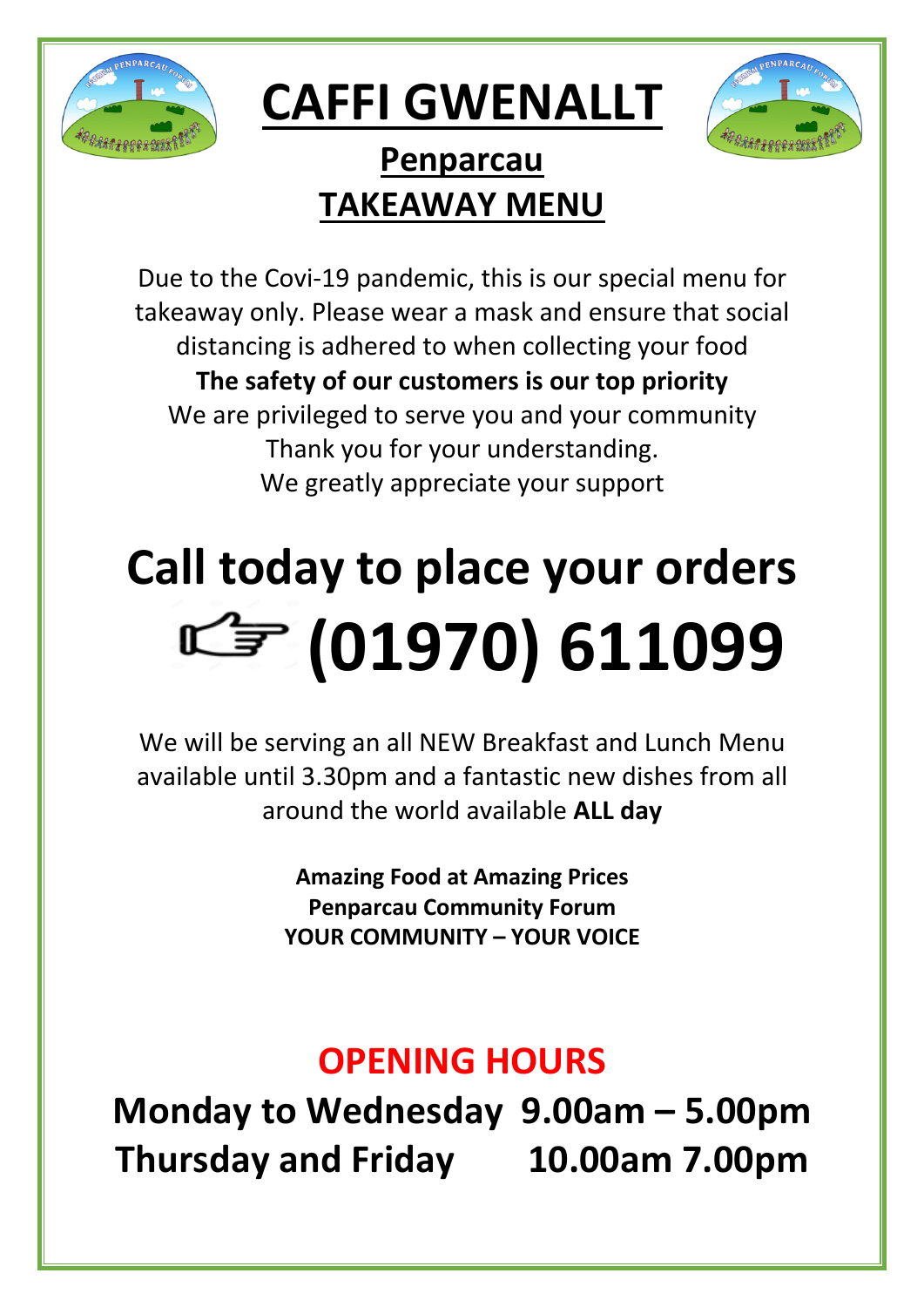#### **Rice**

#### **Chicken**

#### **Fish**

### **Beef and Pork**

| 19. Chinese stir fry pork with ginger and spring onion£4.00 |  |
|-------------------------------------------------------------|--|
|                                                             |  |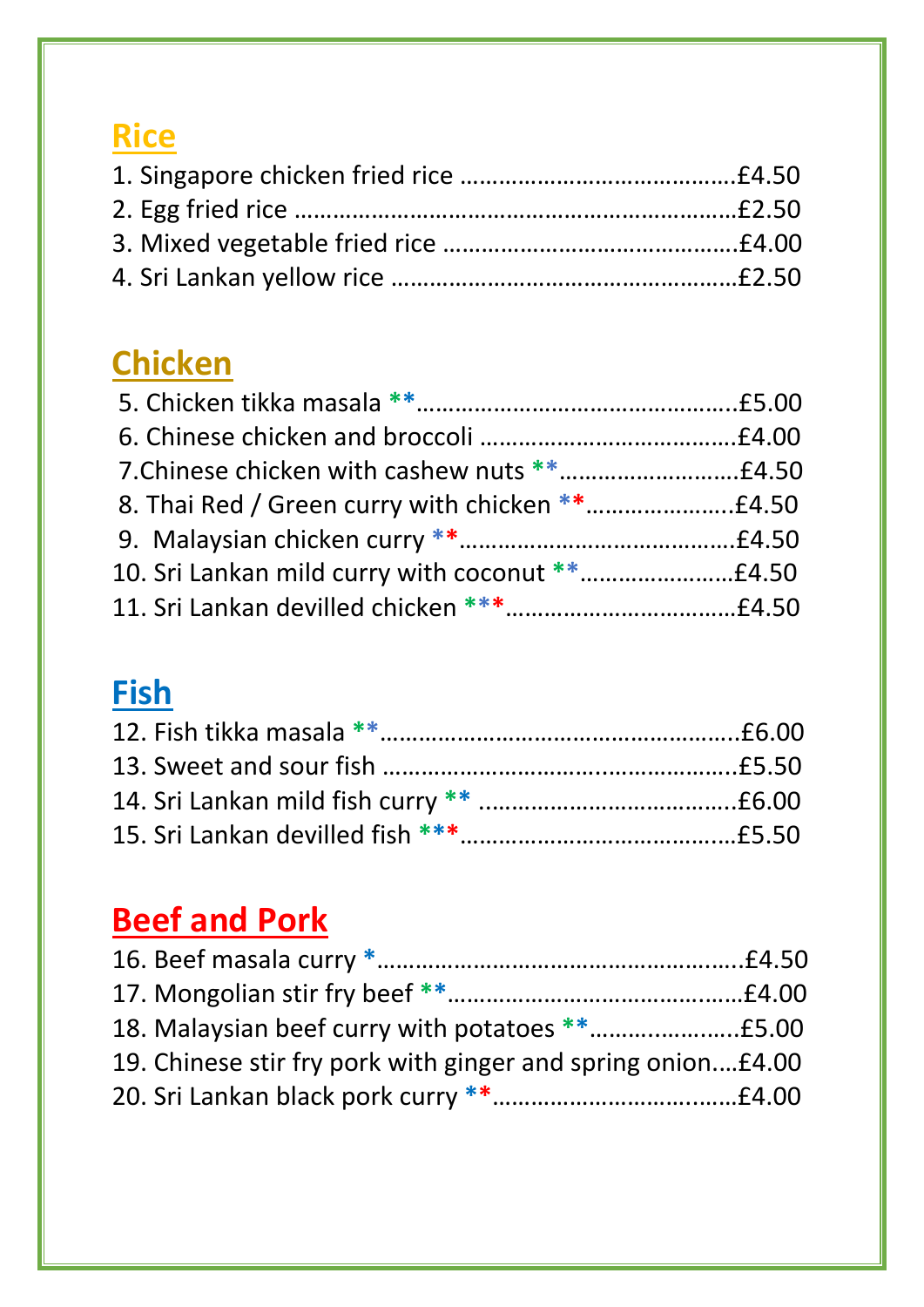#### **Vegetables**

| 24. Sri Lankan mixed vegetable curry} |  |
|---------------------------------------|--|
|                                       |  |
|                                       |  |
|                                       |  |
|                                       |  |
|                                       |  |

29. Hub of the day – Noodles or soup – See Board for Price 30. Hub of the day – Meal for 1 person – See Board for Price

#### **ALLERGY ADVICE**

Some of our dishes contain **GARLIC, SOYA, GLUTEN & SESAME OIL.** Some of our dishes may contain these 14 allergens as follows: **Cereals containing gluten, Peanuts**, **Nuts, Milk**, **Soya**, **Mustard**, **Lupin**, **Eggs, Fish**, **Crustaceans, Molluscs, Sesame seeds, Celery**, **Sulphur Dioxide.**

**If you have any allergies please inform us before ordering. We will do our best to advise you.**



#### *Curry – Spices:*

Including ground turmeric, cumin, coriander, cardamom, cinnamon clove, black pepper, mustard seeds, fenugreek and fresh or dried chillies, tamarind paste

#### *Chinese and other Asian ingredients:*

Light soy sauce, dark soy sauce, rice wine, rice vinegar, fish sauce, oyster sauce, sesame oil, Chinese bean sauce, Chinese five spice, cornflour, teriyaki sauce, stock cube, mirin, shrimp paste, peanut